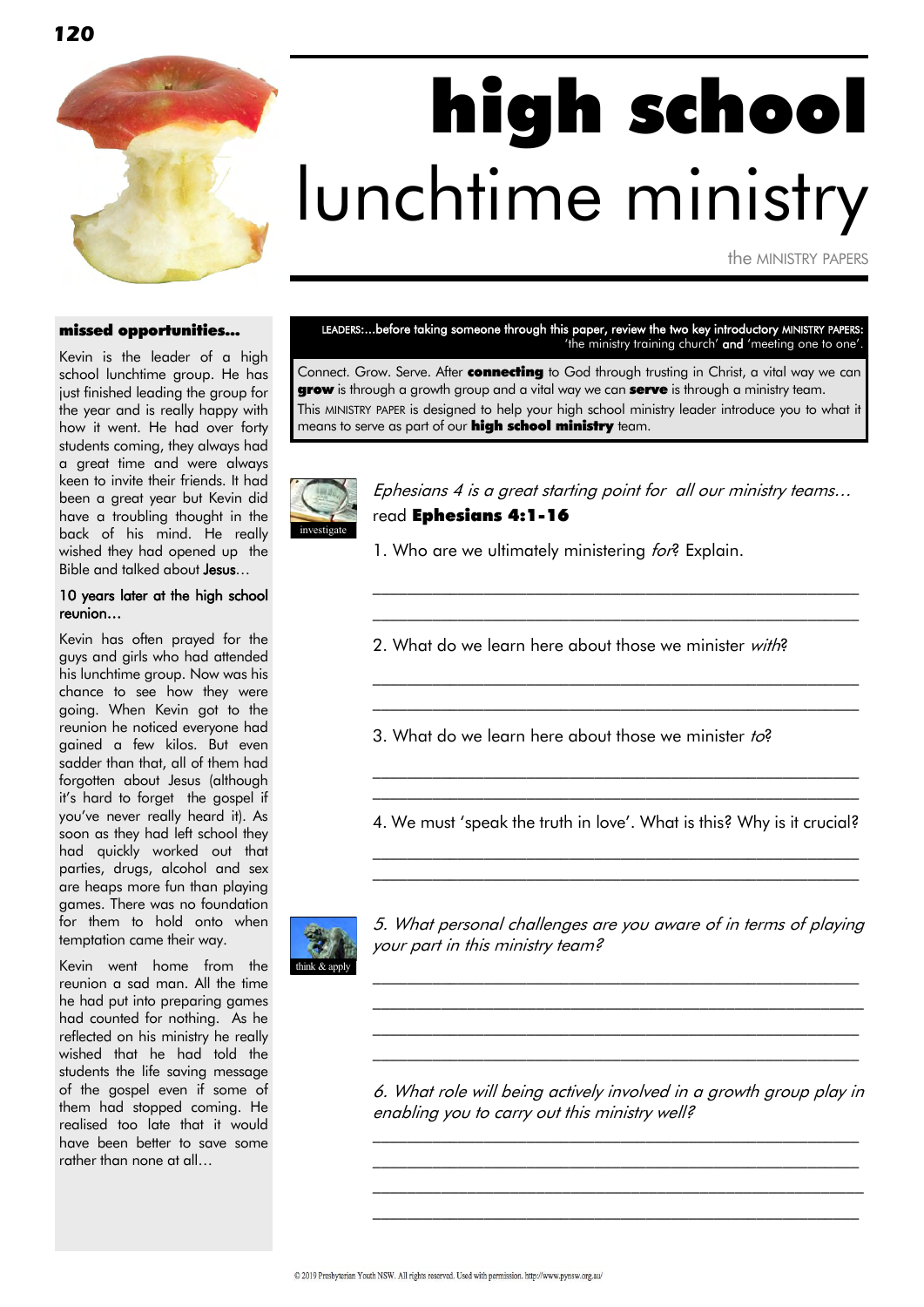### flexible & fixed

Many of our ministry teams are focused on a particular age group or demographic, e.g. kids club, youth group, university ministry. That makes sense because each of these groups has its own particular needs. Each group has its own special challenges and opportunities. However, it's sometimes easy to recognise only what's unique about each group. It's easy to forget what all people, whatever age or stage, have in common. This section of the paper helps us think through what"s flexible and what"s fixed in our ministry to young people...



### read 1 Corinthians 9:19-23

1. What is *flexible* in Paul's approach to ministry?

2. What is *fixed* in Paul's approach to ministry?



3. Referring to the "profile of a high-schooler" opposite, in what ways will ministry to these children need to flexible?

 $\mathcal{L}_\text{max}$  and the contract of the contract of the contract of the contract of the contract of the contract of \_\_\_\_\_\_\_\_\_\_\_\_\_\_\_\_\_\_\_\_\_\_\_\_\_\_\_\_\_\_\_\_\_\_\_\_\_\_\_\_\_\_\_\_\_\_\_\_\_\_\_\_\_\_\_\_\_ \_\_\_\_\_\_\_\_\_\_\_\_\_\_\_\_\_\_\_\_\_\_\_\_\_\_\_\_\_\_\_\_\_\_\_\_\_\_\_\_\_\_\_\_\_\_\_\_\_\_\_\_\_\_\_\_\_

 $\mathcal{L}_\text{max}$  and the contract of the contract of the contract of the contract of the contract of the contract of  $\mathcal{L}_\text{max}$  and the contract of the contract of the contract of the contract of the contract of the contract of

 $\mathcal{L}_\text{max}$  and the contract of the contract of the contract of the contract of the contract of the contract of  $\mathcal{L}_\text{max}$  and the contract of the contract of the contract of the contract of the contract of the contract of

4. In all of this, what needs to stay fixed in our ministry to these young people?

\_\_\_\_\_\_\_\_\_\_\_\_\_\_\_\_\_\_\_\_\_\_\_\_\_\_\_\_\_\_\_\_\_\_\_\_\_\_\_\_\_\_\_\_\_\_\_\_\_\_\_\_\_\_\_\_\_  $\mathcal{L}_\text{max}$  and the contract of the contract of the contract of the contract of the contract of the contract of \_\_\_\_\_\_\_\_\_\_\_\_\_\_\_\_\_\_\_\_\_\_\_\_\_\_\_\_\_\_\_\_\_\_\_\_\_\_\_\_\_\_\_\_\_\_\_\_\_\_\_\_\_\_\_\_\_



### challenges and opportunities

Have another look at the "profile of a high-schooler". Think through the particular challenges and opportunities of this ministry...

| what are some of the challenges? | what are some ideas for facing<br>these? |
|----------------------------------|------------------------------------------|
| what are some of the             | what are some ideas for making           |
| opportunities?                   | the most of these?                       |



### profile of a highschooler

### change

high-schoolers are going through many changes that affect their attitude, mood and self confidence from day to day, and over periods of time.

### influence

for the first time in their lives teenagers are now more influenced by their peers then their parents.

### the school environment

school is like the animal kingdom. It is survival of the fittest. High school is probably one of the hardest places to live out the Christian faith. However it's also a place where young people can be very receptive to the gospel.

### fun

students usually have about six class periods a day. At lunch they don"t want to go to another class, they want to talk and have fun.

### sex, drugs and alcohol

high-schoolers will inevitably be exposed to sex, drugs and alcohol. It all looks really exciting and most of the time their friends are all getting into it. Talk about these issues in the group regularly.

### high school certificate

the final years of school can be pretty stressful for a lot of students. They often feel pressured by teachers and their parents (Christian parents can be big offenders).

### who am I?

high-schoolers are trying very hard to figure out who they are. They"re very conscious of their looks, intellectual capacity and sporting ability and wonder if any or all of these things determine their identity. We need to tell them that God loves them heaps just as they are and that through Jesus they can be children of God.

© 2019 Presbyterian Youth NSW, All rights reserved. Used with permission, http://www.pynsw.org.au/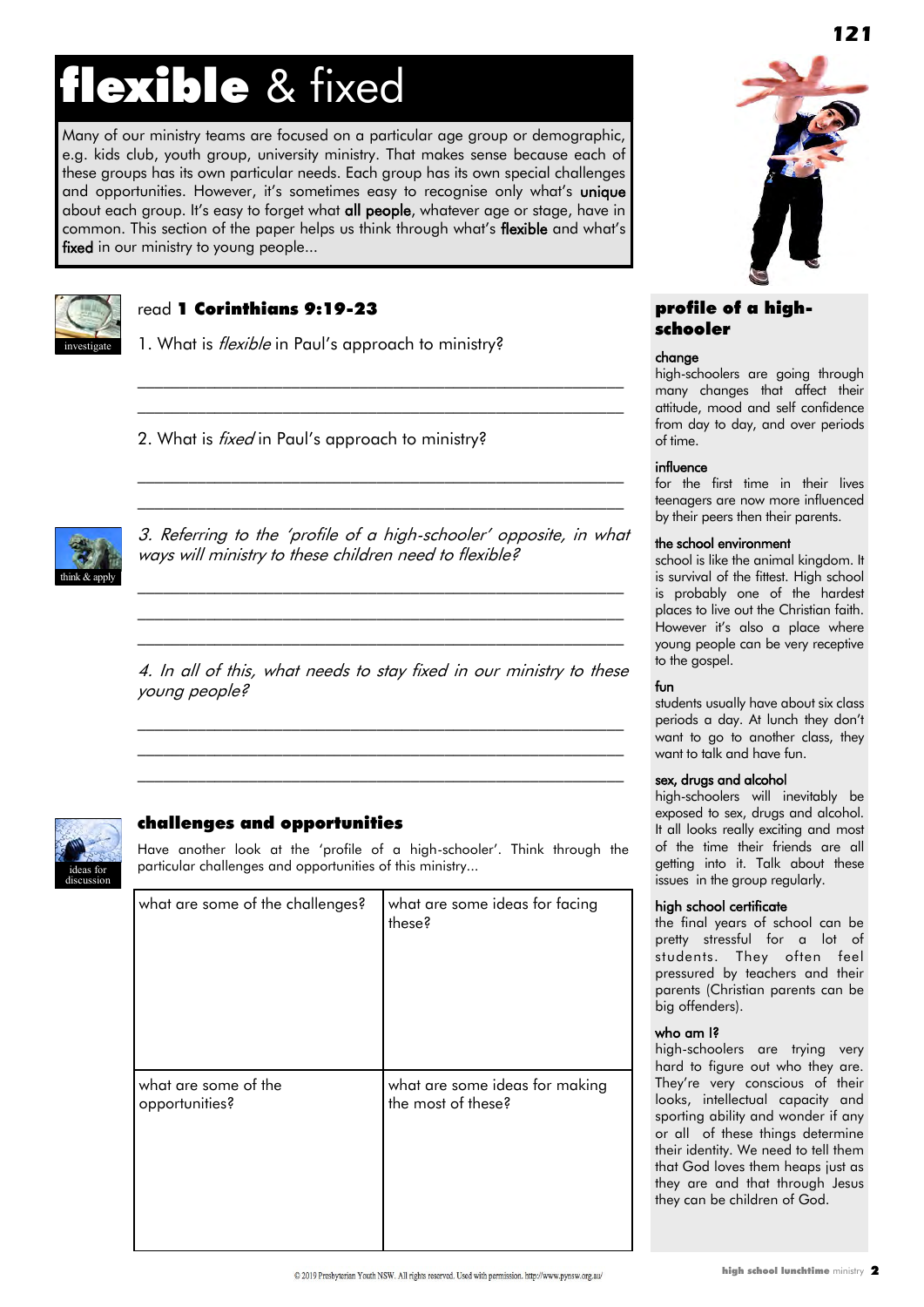

### keeping it real...

Let's be honest high school ministry is really tough. It is both physically and emotionally draining and people who don"t do it, quite frankly have no idea. There will be some weeks when you walk away feeling broken and empty. But there will be other weeks when you walk away on top of the world because a student has really understood what you were talking about and really got into it.

We have a remarkable opportunity in Australia to go into the schools. A big part of making the most of this opportunity will be prayer.

Pray Regularly that God will be working in the hearts and minds of the students in your group.

Another massive part of your ministry will be presenting the gospel clearly and effectively. Don"t be discouraged when you only have 5 students coming to study God"s word. But keep presenting the gospel. Sometimes you might get up to 16 students and other times no one will turn up . But keep presenting the gospel because it is the power of God for the salvation of everyone who believes. It is better to save a few than none at all...

### tips for the study…

To keep the study fresh alternate the style of study each term. So in term 1 the group might study Two Ways to Live, Term 2 look at a series of tough questions, Term 3 study 1 Peter and Term 4 look at how the gospel interacts with some contemporary issues .

Students tend to like topical stuff more than studying a book of the Bible. The trick is to pick up on the major themes of the book and then students will dig it just as much as the topical stuff. A variety of question styles is also a winner - multiple choice, physical challenge and True/False are all fair game.

### staying on target

Hopefully the previous page generated lots of discussion about gospel ministry to high-schoolers. On the *"flexible*" aspects of this ministry, there are certainly many good approaches possible. But it's when we come back to the all-important "fixed" aspect—the gospel of Christ—that we can get clearer about the best approach. We need to remember our key goals in seeing every person grow to maturity in Christ. We also need to keep thinking through the steps or pathway people travel toward maturity. In short, we need to stay on target with what the ministry is there for...

Any ministry should set clear goals so that everyone involved knows what they"re aiming for. The goals below flesh out the idea that we are called to present Christ to everyone and present everyone mature in Christ.

### 1. establishing the core…

To start a high school ministry you need a core group of keen Christians. The core could be as small as one or as many committed followers as you have. The way to establish the core is get to members from your youth group (if you"ve got one) to get involved. If you don't know any Christian students at the school make an announcement at assembly and some students will turn up. Obviously to start a group in a school you will need to negotiate with the principal.

### 2. building up the core…

Once you've gathered a core group it's time to start building them up. The main part of your meeting together has to be studying God"s word but remember they have already had at least 4 class periods and have got a couple to go. The study should therefore treat God"s word seriously but should also be fun and interactive both mentally and physically where possible.

A lot of the time the study will need to be "dual action". That is, it will need to build up Christians but also clearly explain the gospel to non-Christians. The way to do this is to keep the study focused on the gospel.

### 3. reaching out…

The best evangelism happens through relationships. Therefore it will be through the core members inviting their friends that the best outreach will occur. It might be helpful to have a couple of "invite a friend" days each term with a tasty gospel presentation.

### 4. connecting to youth group…

Lunchtime groups are a great thing. But the lasting fruit will be seen when the members of the group start coming to youth group where they can be further encouraged and cared for. A lunchtime group can even be a great launching pad for a youth group if your church doesn't yet have one.



<sup>3</sup> high school lunchtime ministry